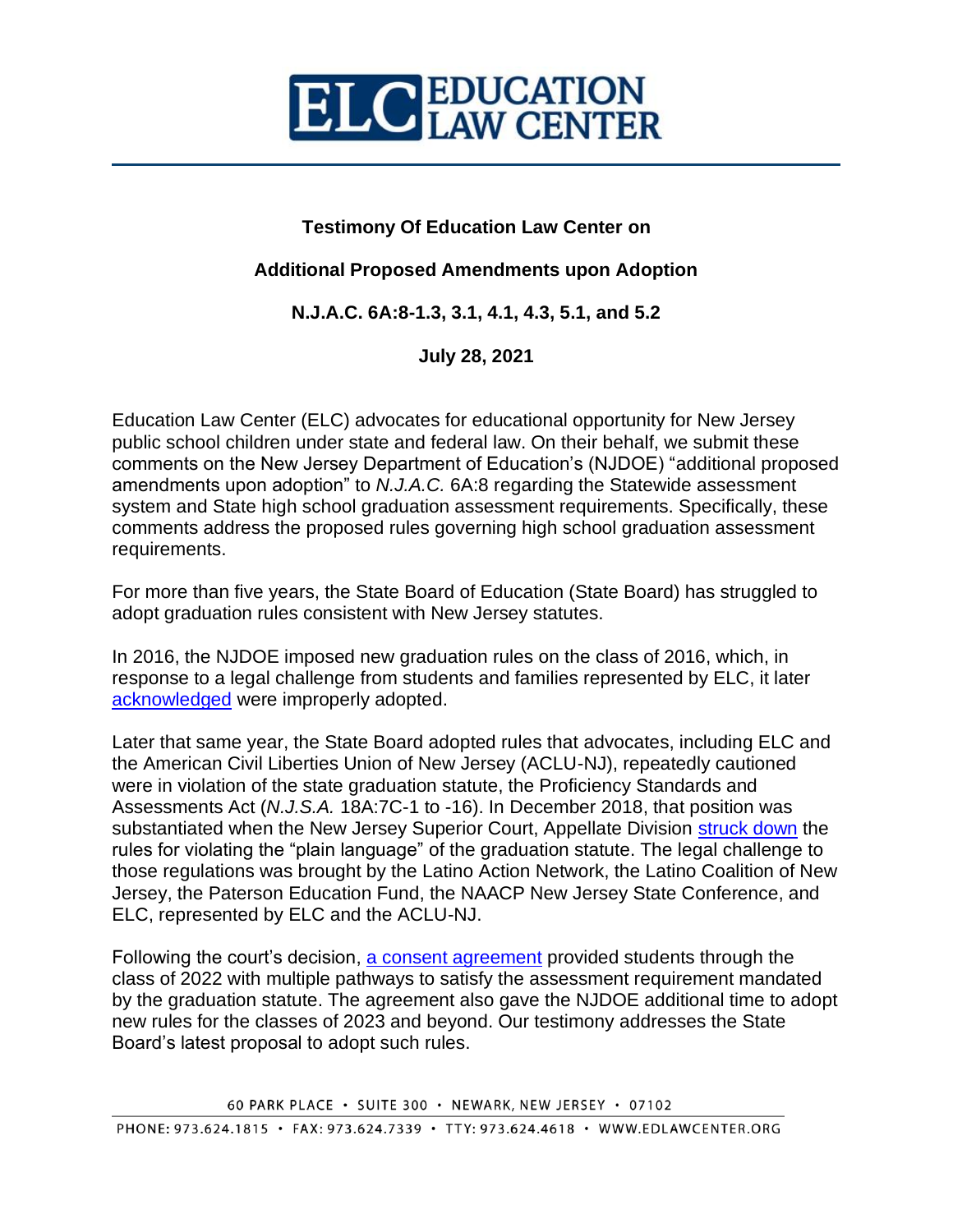We urge the State Board to reject the proposal for the following reasons:

1. The proposal would impose new graduation rules on students who are already in their junior year of high school. This, in itself, violates the State's long-established standard for "due notice" of such changes. For many years, the state's assessment regulations have required that:

> District boards of education shall provide each student *entering high school* and his or her parents or legal guardians with a copy of the district board of education's requirements for a State-endorsed diploma and the programs available to assist students in attaining a State-endorsed diploma, in accordance with N.J.S.A. 18A:7C-5.

*N.J.A.C.* 6A:8-5.1(e) (emphasis added).

Students in the class of 2023 will be entering their junior year this September after arguably the two most disruptive school years in the state's history. They did not receive notice of their graduation requirements upon entering high school because the State Board failed to adopt new rules in a timely fashion after the previous ones were struck down. They also did not receive such notice during their freshman and sophomore years in high school. To impose new graduation rules and requirements this late in their high school careers—including imposition of a new state test that has not undergone field testing or standard setting—is neither fair to the students and their families nor sound educational policy.

2. The proposed rules would place new restrictions on access to multiple pathways to satisfy the graduation assessment requirement. Under the consent agreement covering classes through 2022, students have had unrestricted access to both the menu of "substitute competency tests" approved by the State Board and the statutorily required, non-standardized, alternative assessment called the portfolio appeal process. This is in addition to the primary pathway of state testing that, in normal school years, provides multiple opportunities to satisfy the graduation assessment requirement during students' high school careers.

However, as Acting Commissioner Allen-McMillan's May 5, 2021, memo says, "Under the Department's revised rulemaking, the classes of 2023, 2024, and 2025…will be required to take the State graduation proficiency test before accessing the substitute competency tests or portfolio appeals process." In other words, students will have to take and fail the newly mandated 11<sup>th</sup>-grade state test before "accessing" the designated alternatives. Moreover, any student who "opts out" and does not take the state test will not be able to graduate.

This rule will affect tens of thousands of New Jersey high school students. In 2018-2019, the most recent year that the graduation assessment requirement was enforced, about 30% of the graduating class, more than 30,000 students, used alternate pathways to meet graduation requirement for both ELA & Math.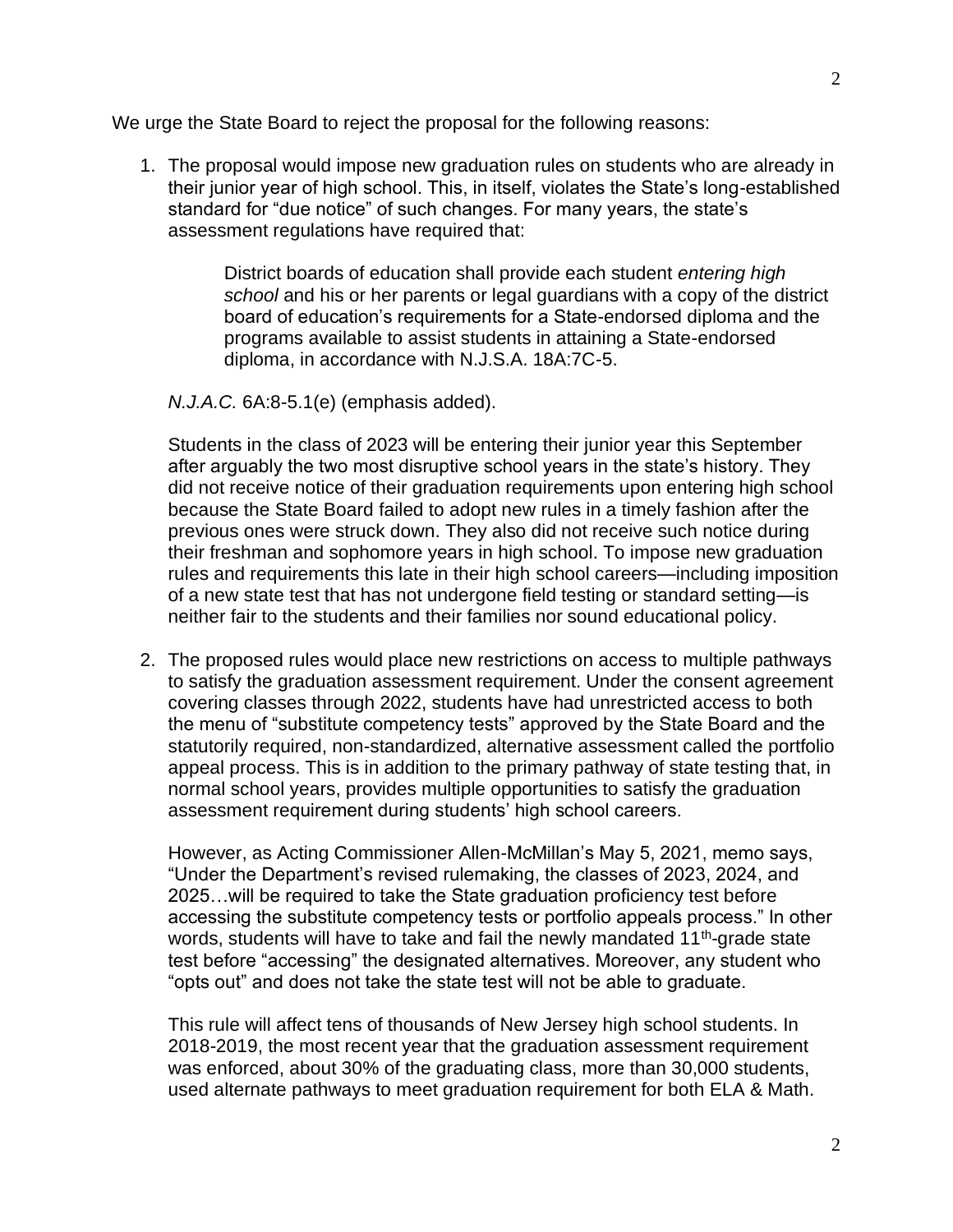Another 20% of the class, more than 20,000 additional students, used alternate pathways for either ELA or Math. [\[Presentation](https://www.nj.gov/education/sboe/meetings/agenda/2020/March/public/4b%202018-19%20School%20Performance%20Reports%20and%20NJSLA%20Science%20Spring%202019%20Results%20presentation.pdf) to State Board "2018-19 School Performance Reports and NJSLA-Science Spring 2019 Results" p.12 New Jersey State Board of Education Meeting March 4, 2020]

If the passing rate on the new "comprehensive" graduation test—which the NJDOE says will be "more rigorous than the current graduation assessment standard"—is comparable to current passing rates on the New Jersey Student Learning Assessments, the above data indicate that more than half the class of 2023 will need to complete multiple rounds of assessments to satisfy the graduation testing requirement. Importantly, instead of a four-year window to satisfy the requirement, as recent classes have had, the class of 2023 will have only a single year between the time they receive their scores on the new 11<sup>th</sup>grade test and the time they are scheduled to graduate.

Furthermore, because state testing was entirely cancelled due to pandemic conditions during the 2019-2020 and 2020-21 school years, students in the class of 2023 have already missed multiple opportunities to satisfy the proposed graduation requirement. These missed opportunities include state exams that weren't given, such as the English I, English II and Algebra exams, which are typically given during a student's freshman and sophomore years, and alternatives like the PSAT10 reading or math tests that were largely unavailable to students on remote instruction.

The pending proposal not only fails to restore these lost opportunities, it places new restrictions on remaining ones.

In any event, the proposed restrictions on the use of alternatives to satisfy the requirement appear designed mainly to pressure students into taking the new 11<sup>th</sup>-grade exam, rather than serving any larger educational purpose or student or family interest.

3. The "sitting" requirement for accessing the portfolio appeal pathway is especially questionable and is another reason the proposal should be withdrawn. The graduation statute explicitly provides that "[a]ny 12th grade student…who has met all the credit, curriculum and attendance requirements shall be eligible for a comprehensive assessment of said proficiencies utilizing techniques and instruments other than standardized tests." *N.J.S.A.* 18A:7C-3. This eligibility is not conditioned on taking other assessments.

In striking down the previous assessment rules, the Appellate Division also acknowledged that "the plain language of N.J.S.A. 18A:7C-3 establishes that any twelfth-grade student who has not passed the graduation proficiency exam but who has satisfied all other 'credit, curriculum and attendance requirements shall be eligible for" the alternative assessment.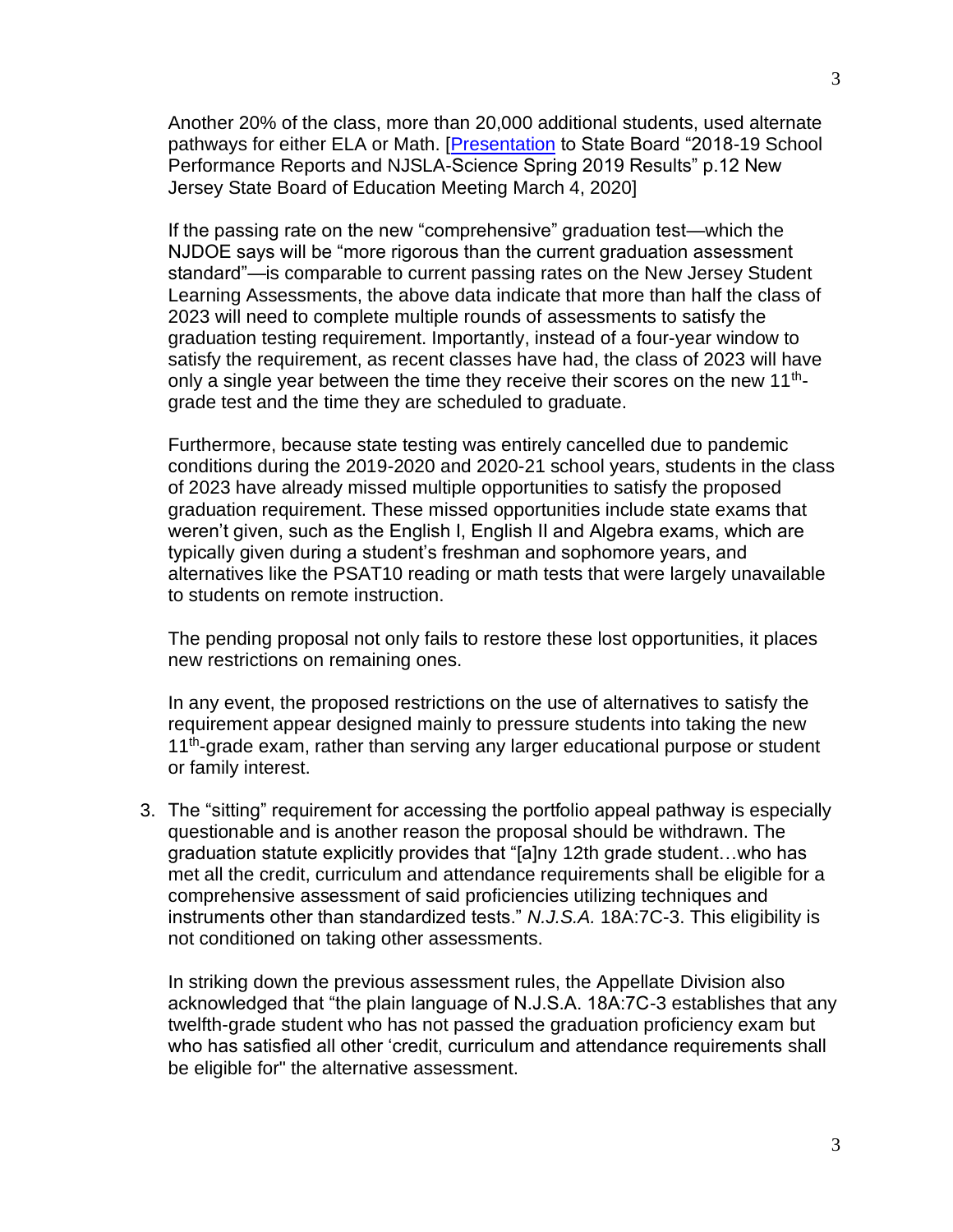Furthermore, the NJDOE has clearly changed its position on this issue without adequate explanation. The NJDOE's [presentation](https://nj.gov/education/sboe/meetings/agenda/2019/October21SpecialMeeting/2c%20Standards%20and%20Assessment%20Power%20Point.pdf) of the proposal to the State Board at a special meeting on October 21, 2019, stated quite clearly on p. 5: "There will not be a sitting requirement to access the portfolio appeals process." [\[Standards and Assessments:](https://nj.gov/education/sboe/meetings/agenda/2019/October21SpecialMeeting/2c%20Standards%20and%20Assessment%20Power%20Point.pdf)

[Proposed Notice of Substantial Changes, October 21, 2019 New Jersey](https://nj.gov/education/sboe/meetings/agenda/2019/October21SpecialMeeting/2c%20Standards%20and%20Assessment%20Power%20Point.pdf)  [Department of Education\]](https://nj.gov/education/sboe/meetings/agenda/2019/October21SpecialMeeting/2c%20Standards%20and%20Assessment%20Power%20Point.pdf)

During [discussion](https://players.brightcove.net/616302910001/default_default/index.html?videoId=6097358263001) of the proposal, State Board member Andrew Mulvihill specifically asked then-Assistant Commissioner Linda Eno and the NJDOE team presenting the plan why there was no sitting requirement proposed for the portfolio. Assistant Commissioner Eno responded by citing the statute's requirement that seniors who had not yet passed the state proficiency test be given a non-standardized alternative assessment. To clarify the issue for the audience, State Board President Kathy Goldenberg read directly from the statute and then pointed to the NJDOE chart projected on the screen, declaring, "So that is what we are referring to here [pointing to the chart] in this line, there will not be a sitting requirement to access the portfolio appeals process…." State Board member Ronald Butcher further reviewed the history of the State Board's policy and stated, "I think it's been critical in our discussions that the public does understand, as Kathy just indicated, the legislation says you don't have to sit for the exam to go through the portfolio assessment…." [See [video](https://players.brightcove.net/616302910001/default_default/index.html?videoId=6097358263001) of 10/21/19 State Board meeting. The relevant discussion begins at about 25 minutes.]

Yet, at the May 5, 2021 State Board meeting, the NJDOE added "agencyinitiated changes" to the proposed rules that "upon adoption will clarify that students must take the State graduation proficiency test before accessing the corresponding substitute competency test and/or the portfolio appeals process." Rather than a "clarification," this is a substantial change to the proposal, one that will affect thousands of students and that, on its face, appears to be at odds with the language of the statute.

As noted above, tens of thousands of students each year rely on alternative assessments to earn their diplomas. English learners, who have been particularly impacted by the pandemic, disproportionately utilize the portfolio option. Restricting access to these alternatives could have a significant, negative impact on the state's graduation rate. This is another reason the proposal should be withdrawn.

4. The proposal would require the NJDOE to expend significant staff and financial resources to create a new 11<sup>th</sup>-grade test. This will stretch the capacity of a Department, which, according to a recent ELC analysis, "has lost a staggering 24 percent of its total workforce overall" since 2014, and is "ill-equipped to tackle the complex challenge of reopening public schools in September after an extended period of remote instruction in response to the coronavirus pandemic."